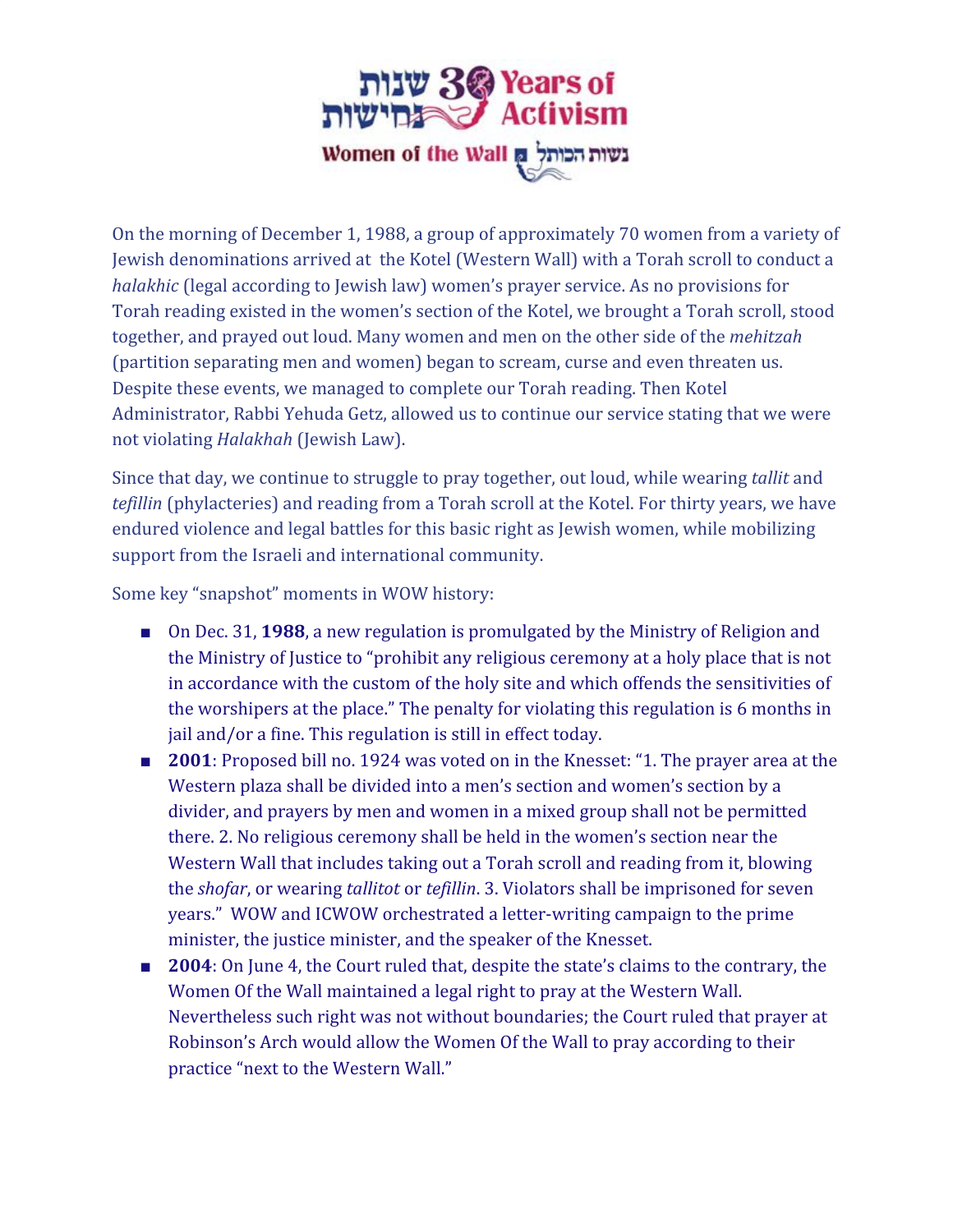

- **2009**: On Rosh Hodesh Kislev, November. 18, the Western Wall Heritage Foundation demanded that the police stop WOW's prayer services, and in response, the police arrested WOW participant Nofrat Frenkel, a young Israeli medical student. Frenkel was held for several hours, interrogated and charged with illegally wearing a tallit at the Western Wall.
- **2010**: WOW Chairperson Anat Hoffman was arrested in July for carrying a Torah. Hoffman was taken into police custody and interrogated for five hours before being released and banned from the Kotel for 30 days.
- **2012**: Anat Hoffman was arrested while leading prayer at Hadassah's centennial convention. She was held in custody and subjected to violent and aggressive treatment for over twelve hours. She was released and issued a restraining order from the Western Wall for 30 days.
- **2013**: On April 11, 2013, 5 women Lesley Sachs, Bonnie Riva Ras, Sylvie Rozenbaum, Rabbi Valerie Stessin, and Sharona Kramer were detained, held for questioning and arrested. After seeing all evidence, Judge Sharon Larry Bavly stated that there was no cause for arresting the women, and declared that Women of the Wall are not disturbing the public order with their prayers.
- **2013:** WOW submits a list of conditions for the creation of an equal, fully integrated third section of the Western Wall to Avichai Mandelblit, Israel's Cabinet Secretary at the Prime Minister's Office. A precondition to this document is that Women of the Wall will continue to pray in the women's section until a third section is created and completed to the satisfaction of the multi-denominational women's prayer group.
- **2014**: WOW launches Bat Mitzvah advertising campaign on buses; WOW holds first Bat Mitzvah at the Kotel with a Torah on October 24, 2014. A tiny 200 year-old Torah was brought into the Western Wall under the radar of the authorities. 12 year old Sasha Lutt of Beer Sheva read from the Torah for her Bat Mitzvah ceremony, as her mother Irina Lutt, member of WOW's Executive Board, looked on with pride.
- **2014**: WOW's first Hanukkah candle-lighting service at the Kotel brings over 100 women including prominent Knesset members Tamar Zandberg and Stav Shaffir.
- **2018:** WOW continues gathering women of all Jewish denominations for Rosh Hodesh services, drawing 150-200 women at each event, and attracting thousands of livestream followers/supporters from around the world.